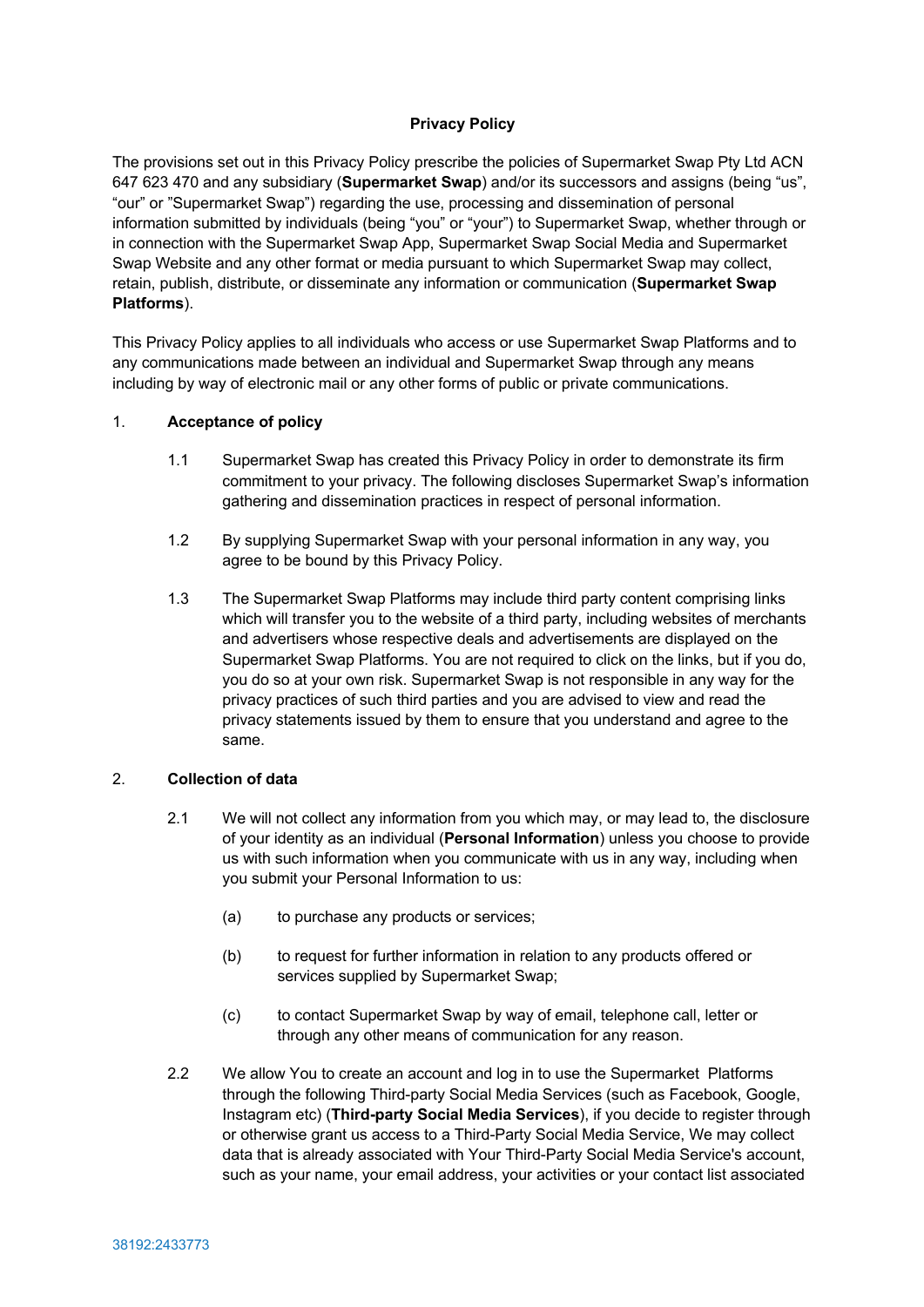with that account. You may also have the option of sharing additional information with the Supermarket Swap through Your Third-Party Social Media Service's account. If You choose to provide such information and personal data, during registration or otherwise, You are giving Supermarket permission to use, share, and store it in a manner consistent with this Privacy Policy.

2.3 While using Our Application, in order to provide features of the Platforms, we may collect, with your prior permission, information regarding your location. We use this information to provide features of Our Service, to improve and customise Our Service. The information may be uploaded to the Company's servers and/or a Service Provider's server or it may be simply stored on Your device. You can enable or disable access to this information at any time, through your device settings.

# 3. **Use of data**

- 3.1 Any Personal Information submitted to us shall be used primarily for the purposes to which they were submitted or required and for administrative purposes.
- 3.2 We may also use your Personal Information for the following additional purposes:
	- (a) to understand what your needs and requirements are;
	- (b) to provide personalised content and match the most relevant services for you;
	- (c) to contact you in response to any requests made by you;
	- (d) to deliver targeted advertising to you;
	- (e) to offer you any promotions or special rates;
	- (f) to profile your information preferences, for example, understanding how you use the Supermarket Swap Platforms, reviewing the nature of your communication and/or reviewing your search contents, any Products you purchase or Supermarket Swap Platforms pages you access; and
	- $(q)$  for other purposes, such as data analysis, identifying usage trends, determining the effectiveness of our promotional campaigns and to evaluate and improve our products, services, marketing and your experience.
- 3.3 In the event that we collect Personal Information of a sensitive nature (as defined in the *Privacy Act 1988*), we will not use that information for any purpose without your consent.
- 3.4 We may use third-party providers to monitor and analyze the use of our Platforms.
- 3.5 Google Analytics is a web analytics service offered by Google that tracks and reports website traffic. Google uses the data collected to track and monitor the use of our Platform. This data is shared with other Google services. Google may use the collected data to contextualize and personalize the ads of its own advertising network. Further information and settings on these are available at: https://policies.google.com/privacy
- 3.6 We may provide paid products and/or services within the Platforms. In that case, we may use third-party services for payment processing (e.g. payment processors).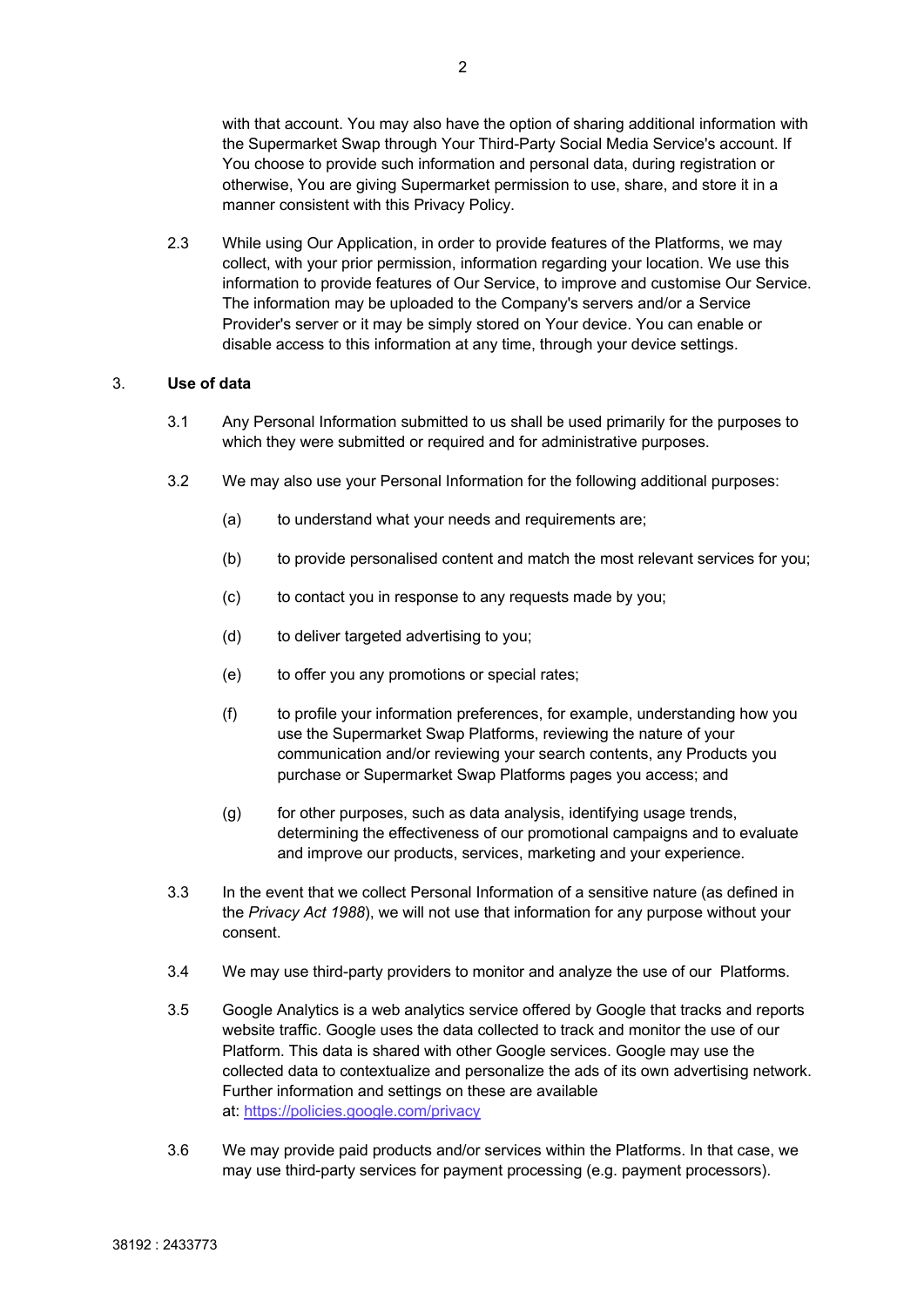- 3.7 We will not store or collect Your payment card details. That information is provided directly to Our third-party payment processors whose use of Your personal information is governed by their Privacy Policy.
- 3.8 Apple and Google's Privacy Policy can be viewed at: apple.com/legal/privacy/en-ww/ and google.com/policies/privacy/ respectively.

#### 4. **Dissemination of data**

- 4.1 We do not sell or provide Personal Information to any third parties for commercial gain.
- 4.2 We may, however, disclose your Personal Information to our consultants, advisors, service providers and agents (**Authorised Representatives**) to assist us to achieve the purposes described in clause 3.
- 4.3 Additionally, we may be required to disclose your Personal Information in the following circumstances:
	- (a) to comply with or enforce a legal process;
	- (b) to receive technical assistance in the development, maintenance or management of our Supermarket Swap Platforms, apps and systems; and
	- (c) to protect the rights, property or personal safety of other persons and/or the public, or to protect our business operations.
- 4.4 If you post or send offensive or objectionable content to us or otherwise engage in any disruptive behaviour towards us, we can use whatever information that is available to us about you to stop such behaviour. This may involve informing relevant third parties such as your employer and law enforcement agencies about the content and your behaviour.

### 5. **Consent**

- 5.1 By submitting or providing your Personal Information to us, you expressly acknowledge, consent and agree to:
	- (a) our use or processing of your Personal Information for the purposes described in clauses 3.1 and 3.2;
	- (b) the disclosure to, or use or processing by, Authorised Representatives for the purposes described in clause 4.2; and
	- (c) the lawful disclosure of your Personal Information pursuant to clause 4.3.
- 5.2 We take reasonable steps to protect Personal Information from misuse, interference or loss, and from unauthorised access, modification or disclosure.
- 5.3 Notwithstanding the aforesaid, you expressly acknowledge and agree that the transmission of information is not completely secure. We are therefore unable to guarantee the security of Personal Information in all circumstances, and in this context the submission or provision of Personal Information is made at your own risk.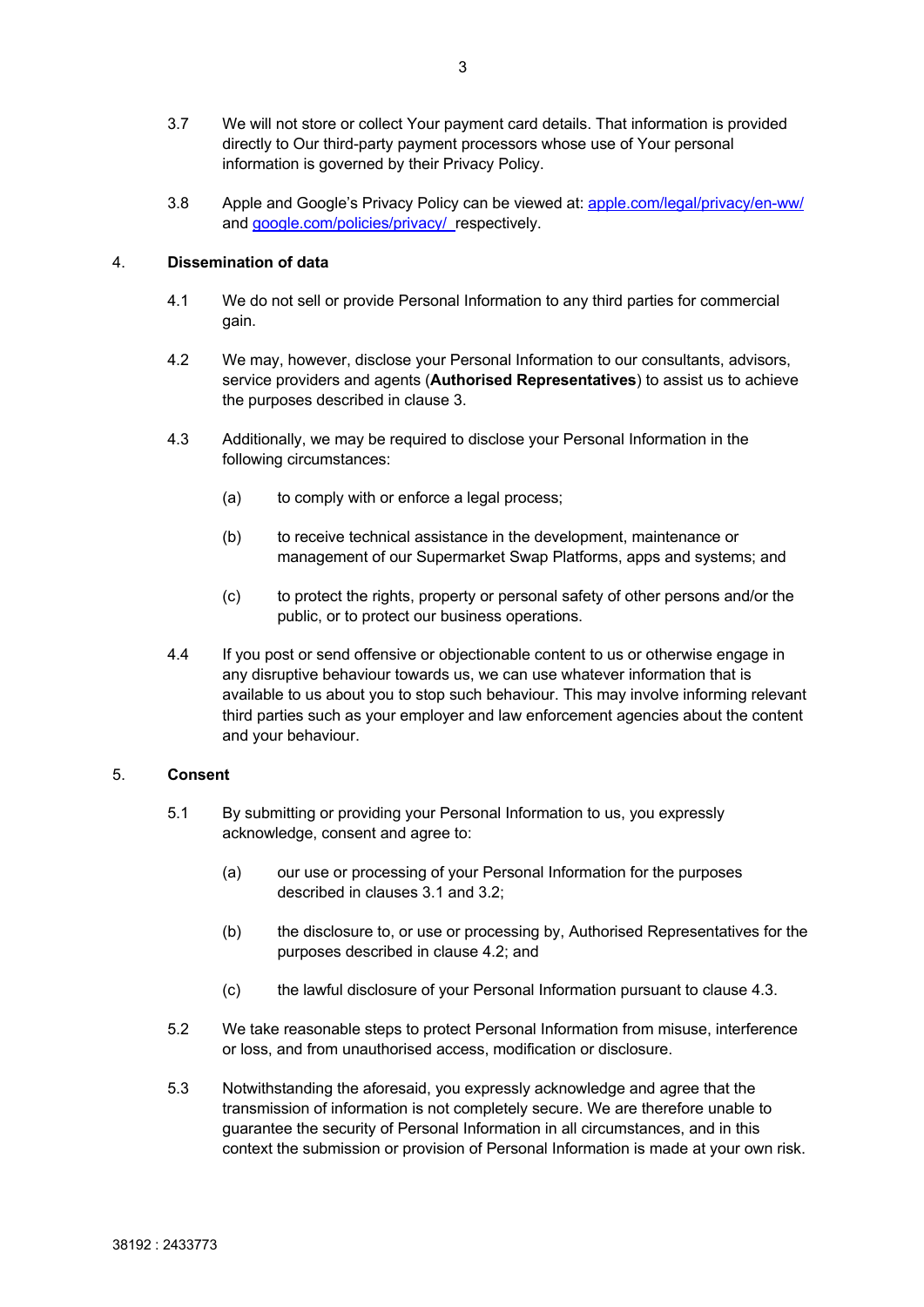### 6. **Retaining data**

- 6.1 We may be required to retain your Personal Information and all other information submitted to us in order to comply with legal obligations, prevent fraud, collect fees owed (if any), resolve disputes and troubleshoot problems. Such retention is always done within a legal framework.
- 6.2 Subject to the foregoing, we will not retain Personal Information for a period longer than is required in connection with the original purpose of collection.

### 7. **Information requests**

- 7.1 You have a right to ask for a copy of your Personal Information and to request us to correct any inaccuracies.
- 7.2 Unless the Personal Information relates to an individual for whom you are legally responsible (such as a minor or a person with mental incapacity), you may not provide us with Personal Information about any other person. If you do so, you are representing to us that the other person has appointed you to act for them and has consented to us handling their Personal Information, including sensitive information, in accordance with this Privacy Policy.

# 8. **Overseas transmission**

- 8.1 It is not our practice to transmit Personal Information overseas or to store it offshore.
- 8.2 If we do so for any reason, however, we will first either:
	- (a) obtain the consent of the individual; or
	- (b) ensure that the information is transmitted to or stored in a country which has data protection laws which are substantially similar to the Australian Privacy Principles and which the individual is able to personally enforce.

# 9. **Analytics**

- 9.1 If you access and use our Supermarket Swap Platforms, such use and access may be tracked by us through analytics software, including cookies, supplied by third parties for the following purposes:
	- (a) to review the frequency of your usage of the Supermarket Swap Platforms to allow us to tailor and improve on the features and functionality of the Supermarket Swap Platforms; and
	- (b) to compile anonymous statistics patterns of use and access. A third party may collect such data on our behalf to measure the performance and success of the Supermarket Swap Platforms. Information collected is aggregated for reporting purposes, and no personally identifiable information is collected by this service. The use of this service assists us in measuring and improving the structure and ease of use of the Supermarket Swap Platforms.
- 9.2 Analytics software may also track IP addresses. An IP address is a number that can identify an Internet Service Provider, country location and so on. It cannot provide